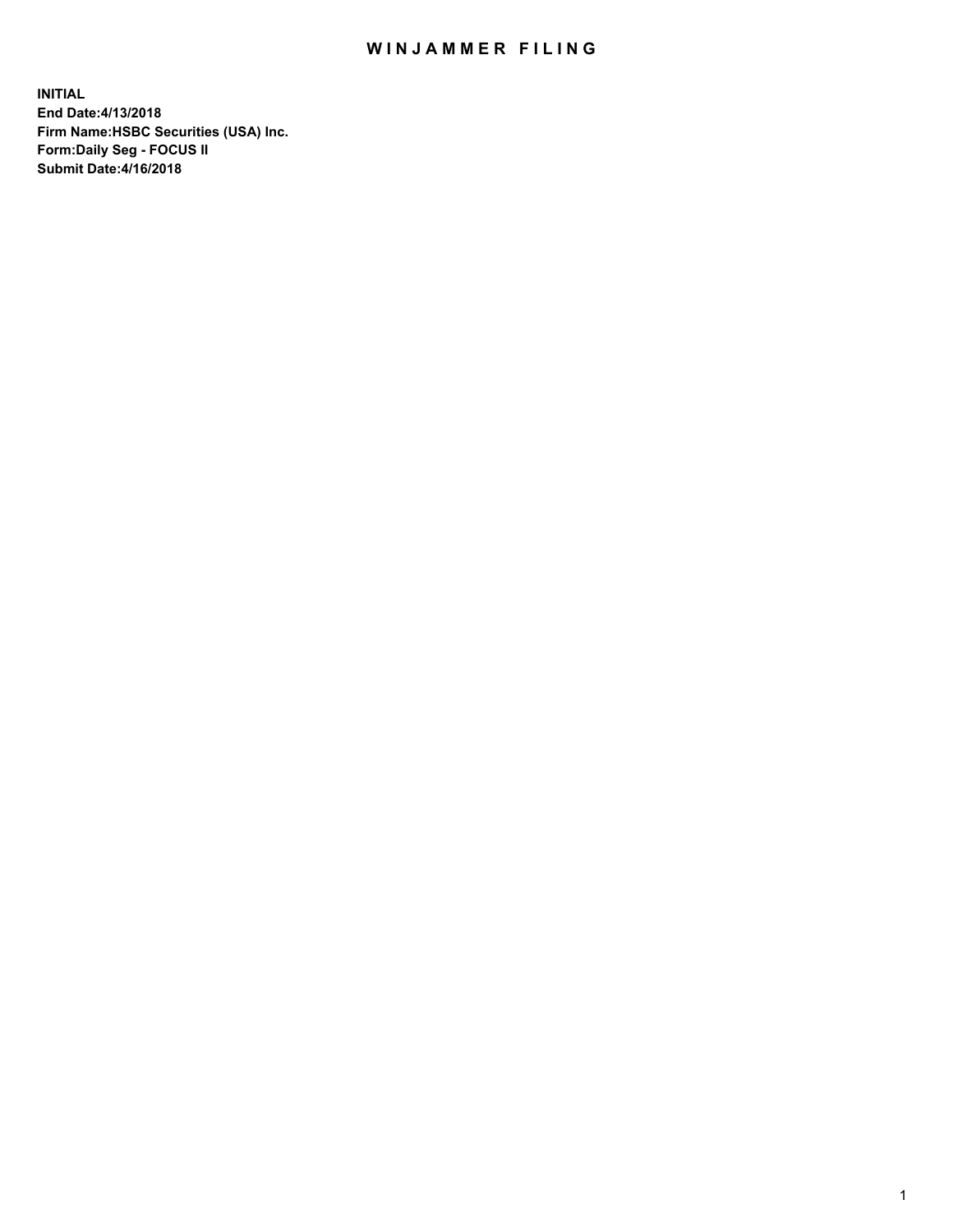## **INITIAL End Date:4/13/2018 Firm Name:HSBC Securities (USA) Inc. Form:Daily Seg - FOCUS II Submit Date:4/16/2018 Daily Segregation - Cover Page**

| Name of Company<br><b>Contact Name</b><br><b>Contact Phone Number</b><br><b>Contact Email Address</b>                                                                                                                                                                                                                         | <b>HSBC Securities (USA) Inc.</b><br><b>Michael Vacca</b><br>212-525-7951<br>michael.vacca@us.hsbc.com |
|-------------------------------------------------------------------------------------------------------------------------------------------------------------------------------------------------------------------------------------------------------------------------------------------------------------------------------|--------------------------------------------------------------------------------------------------------|
| FCM's Customer Segregated Funds Residual Interest Target (choose one):<br>a. Minimum dollar amount: ; or<br>b. Minimum percentage of customer segregated funds required:%; or<br>c. Dollar amount range between: and; or<br>d. Percentage range of customer segregated funds required between:% and%.                         | 147,000,000<br><u>0</u><br>0 <sub>0</sub><br>0 <sub>0</sub>                                            |
| FCM's Customer Secured Amount Funds Residual Interest Target (choose one):<br>a. Minimum dollar amount: ; or<br>b. Minimum percentage of customer secured funds required:%; or<br>c. Dollar amount range between: and; or<br>d. Percentage range of customer secured funds required between: % and %.                         | 25,000,000<br><u>0</u><br><u>00</u><br>0 <sub>0</sub>                                                  |
| FCM's Cleared Swaps Customer Collateral Residual Interest Target (choose one):<br>a. Minimum dollar amount: ; or<br>b. Minimum percentage of cleared swaps customer collateral required:%; or<br>c. Dollar amount range between: and; or<br>d. Percentage range of cleared swaps customer collateral required between:% and%. | 95,000,000<br><u>0</u><br>00<br><u>0 0</u>                                                             |

Attach supporting documents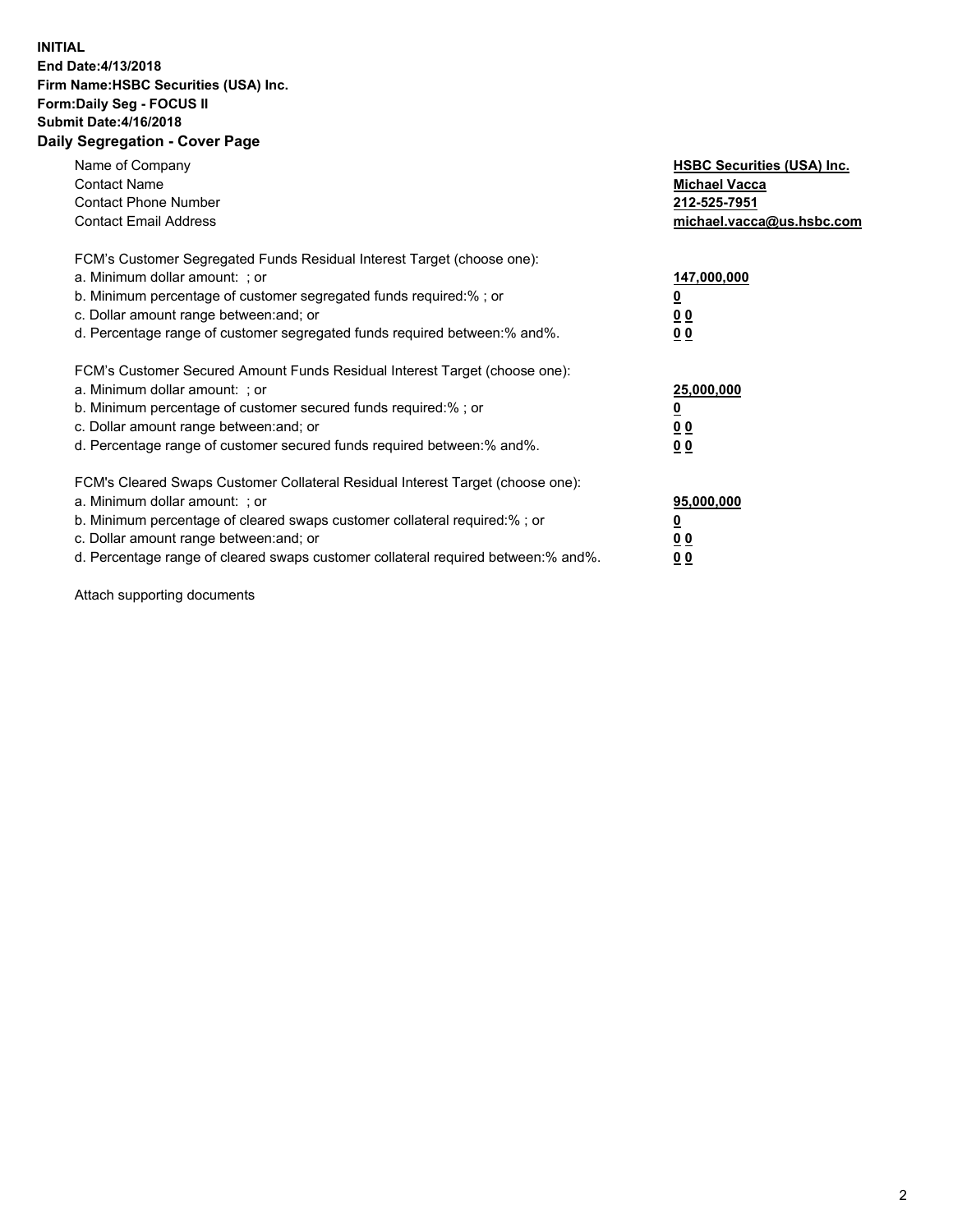**INITIAL End Date:4/13/2018 Firm Name:HSBC Securities (USA) Inc. Form:Daily Seg - FOCUS II Submit Date:4/16/2018 Daily Segregation - Secured Amounts**

|          | Foreign Futures and Foreign Options Secured Amounts                                                |                                        |
|----------|----------------------------------------------------------------------------------------------------|----------------------------------------|
|          | Amount required to be set aside pursuant to law, rule or regulation of a foreign                   | $0$ [7305]                             |
|          | government or a rule of a self-regulatory organization authorized thereunder                       |                                        |
| 1.       | Net ledger balance - Foreign Futures and Foreign Option Trading - All Customers                    |                                        |
|          | A. Cash                                                                                            | 71,990,392 [7315]                      |
|          | B. Securities (at market)                                                                          | 83,782,083 [7317]                      |
| 2.       | Net unrealized profit (loss) in open futures contracts traded on a foreign board of trade          | 8,759,325 [7325]                       |
| 3.       | Exchange traded options                                                                            |                                        |
|          | a. Market value of open option contracts purchased on a foreign board of trade                     | $0$ [7335]                             |
|          | b. Market value of open contracts granted (sold) on a foreign board of trade                       | $0$ [7337]                             |
| 4.       | Net equity (deficit) (add lines 1.2. and 3.)                                                       | 164,531,800 [7345]                     |
| 5.       | Account liquidating to a deficit and account with a debit balances - gross amount                  | 251,220 [7351]                         |
|          | Less: amount offset by customer owned securities                                                   | -82 [7352] 251,138 [7354]              |
| 6.       | Amount required to be set aside as the secured amount - Net Liquidating Equity                     | 164,782,938 [7355]                     |
|          | Method (add lines 4 and 5)                                                                         |                                        |
| 7.       | Greater of amount required to be set aside pursuant to foreign jurisdiction (above) or line        | 164,782,938 [7360]                     |
|          | 6.                                                                                                 |                                        |
|          | FUNDS DEPOSITED IN SEPARATE REGULATION 30.7 ACCOUNTS                                               |                                        |
| 1.       | Cash in banks                                                                                      |                                        |
|          | A. Banks located in the United States                                                              | 91,679,160 [7500]                      |
|          | B. Other banks qualified under Regulation 30.7                                                     | 0 [7520] 91,679,160 [7530]             |
| 2.       | Securities                                                                                         |                                        |
|          | A. In safekeeping with banks located in the United States                                          | 36,799,585 [7540]                      |
|          | B. In safekeeping with other banks qualified under Regulation 30.7                                 | 0 [7560] 36,799,585 [7570]             |
| 3.       | Equities with registered futures commission merchants                                              |                                        |
|          | A. Cash                                                                                            | $0$ [7580]                             |
|          | <b>B.</b> Securities                                                                               | $0$ [7590]                             |
|          | C. Unrealized gain (loss) on open futures contracts                                                | $0$ [7600]                             |
|          | D. Value of long option contracts                                                                  | $0$ [7610]                             |
|          | E. Value of short option contracts                                                                 | 0 [7615] 0 [7620]                      |
| 4.       | Amounts held by clearing organizations of foreign boards of trade                                  |                                        |
|          | A. Cash                                                                                            | $0$ [7640]                             |
|          | <b>B.</b> Securities                                                                               | $0$ [7650]                             |
|          | C. Amount due to (from) clearing organization - daily variation                                    | $0$ [7660]                             |
|          | D. Value of long option contracts                                                                  | $0$ [7670]                             |
|          | E. Value of short option contracts                                                                 | 0 [7675] 0 [7680]                      |
| 5.       | Amounts held by members of foreign boards of trade                                                 |                                        |
|          | A. Cash                                                                                            | 25,952,392 [7700]                      |
|          | <b>B.</b> Securities                                                                               | 46,982,498 [7710]                      |
|          | C. Unrealized gain (loss) on open futures contracts                                                | 8,759,325 [7720]                       |
|          | D. Value of long option contracts                                                                  | $0$ [7730]                             |
|          | E. Value of short option contracts                                                                 | 0 [7735] 81,694,215 [7740]             |
| 6.<br>7. | Amounts with other depositories designated by a foreign board of trade                             | $0$ [7760]                             |
| 8.       | Segregated funds on hand                                                                           | $0$ [7765]                             |
| 9.       | Total funds in separate section 30.7 accounts                                                      | 210,172,960 [7770]                     |
|          | Excess (deficiency) Set Aside for Secured Amount (subtract line 7 Secured Statement                | 45,390,022 [7380]                      |
| 10.      | Page 1 from Line 8)<br>Management Target Amount for Excess funds in separate section 30.7 accounts |                                        |
| 11.      | Excess (deficiency) funds in separate 30.7 accounts over (under) Management Target                 | 25,000,000 [7780]<br>20,390,022 [7785] |
|          |                                                                                                    |                                        |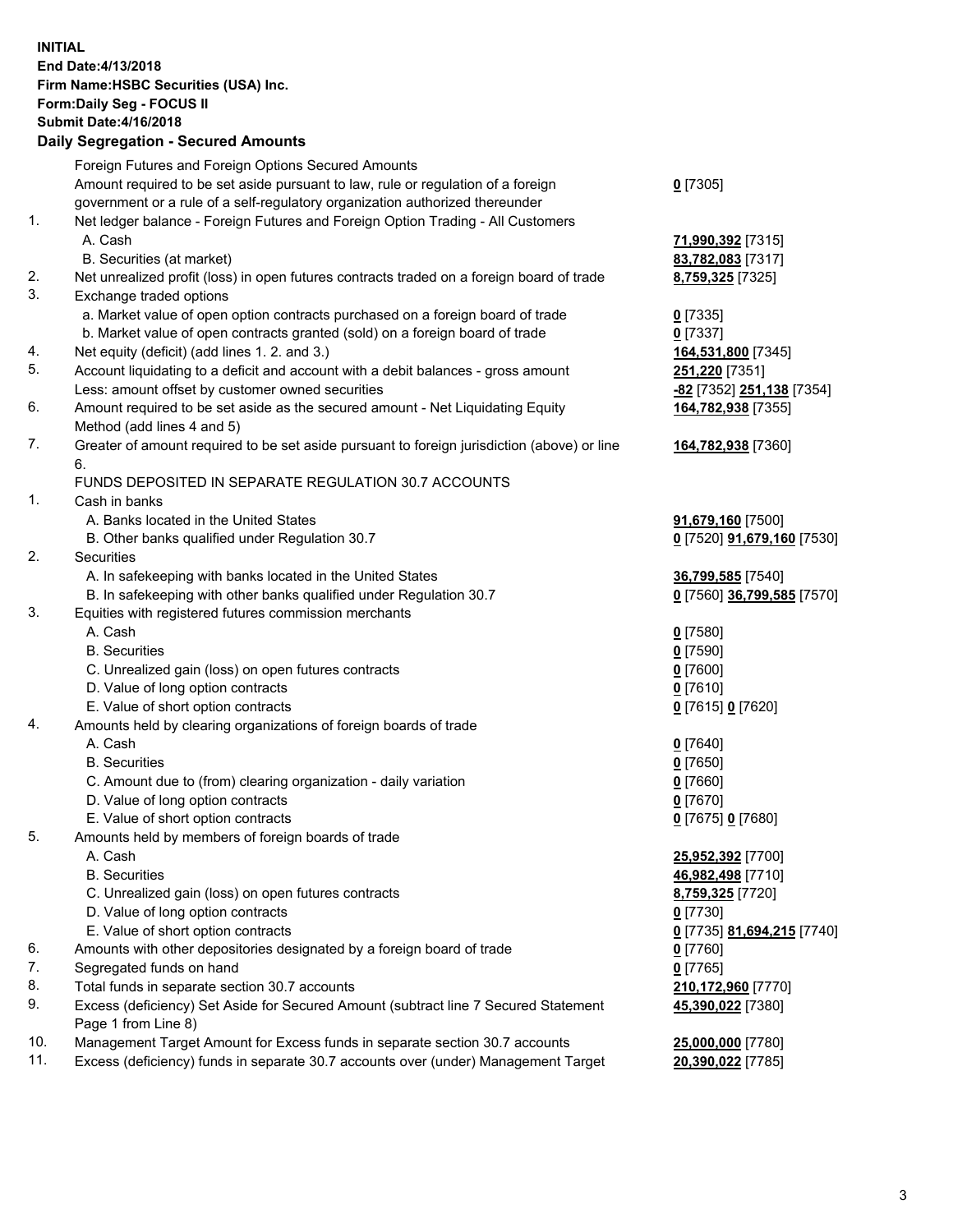**INITIAL End Date:4/13/2018 Firm Name:HSBC Securities (USA) Inc. Form:Daily Seg - FOCUS II Submit Date:4/16/2018 Daily Segregation - Segregation Statement** SEGREGATION REQUIREMENTS(Section 4d(2) of the CEAct) 1. Net ledger balance A. Cash **565,012,182** [7010] B. Securities (at market) **1,392,388,938** [7020] 2. Net unrealized profit (loss) in open futures contracts traded on a contract market **-274,300,356** [7030] 3. Exchange traded options A. Add market value of open option contracts purchased on a contract market **240,375,558** [7032] B. Deduct market value of open option contracts granted (sold) on a contract market **-35,263,905** [7033] 4. Net equity (deficit) (add lines 1, 2 and 3) **1,888,212,417** [7040] 5. Accounts liquidating to a deficit and accounts with debit balances - gross amount **403,583** [7045] Less: amount offset by customer securities **-177,674** [7047] **225,909** [7050] 6. Amount required to be segregated (add lines 4 and 5) **1,888,438,326** [7060] FUNDS IN SEGREGATED ACCOUNTS 7. Deposited in segregated funds bank accounts A. Cash **29,025,929** [7070] B. Securities representing investments of customers' funds (at market) **0** [7080] C. Securities held for particular customers or option customers in lieu of cash (at market) **228,116,978** [7090] 8. Margins on deposit with derivatives clearing organizations of contract markets A. Cash **428,151,232** [7100] B. Securities representing investments of customers' funds (at market) **0** [7110] C. Securities held for particular customers or option customers in lieu of cash (at market) **1,114,989,860** [7120] 9. Net settlement from (to) derivatives clearing organizations of contract markets **-16,769,012** [7130] 10. Exchange traded options A. Value of open long option contracts **240,375,558** [7132] B. Value of open short option contracts **-35,263,905** [7133] 11. Net equities with other FCMs A. Net liquidating equity **8,009,657** [7140] B. Securities representing investments of customers' funds (at market) **0** [7160] C. Securities held for particular customers or option customers in lieu of cash (at market) **0** [7170] 12. Segregated funds on hand **49,282,100** [7150] 13. Total amount in segregation (add lines 7 through 12) **2,045,918,397** [7180] 14. Excess (deficiency) funds in segregation (subtract line 6 from line 13) **157,480,071** [7190] 15. Management Target Amount for Excess funds in segregation **147,000,000** [7194]

16. Excess (deficiency) funds in segregation over (under) Management Target Amount Excess

**10,480,071** [7198]